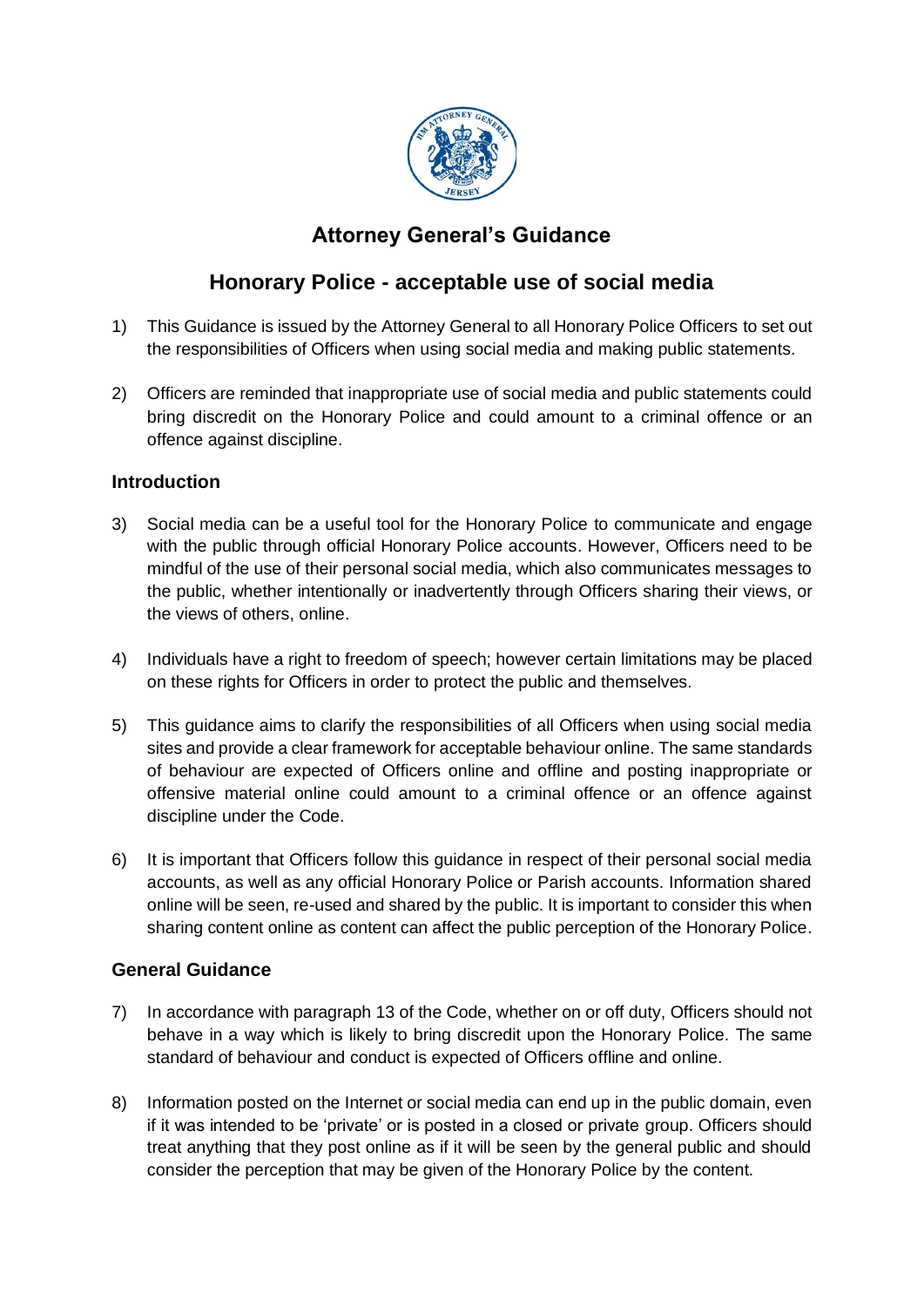- 9) The content of any posts online should adhere to the principles of the Code, in particular the following principles:
	- a) Honesty and Integrity (2)
	- b) Fairness and Impartiality (3)
	- c) Politeness and Tolerance (4)
	- d) Lawful orders, directives etc (7)
	- e) Confidentiality (8)
	- f) General conduct (13)
- 10) Officers should avoid using social media or making public statements off duty after consuming alcohol or when their judgment may be impaired for other reasons.

#### **Fairness and Impartiality**

- 11) The public expect the Honorary Police to conduct their duties with fairness and impartiality. Officers should refrain from any activity online that is likely to interfere with their ability to maintain fairness and impartiality, or that may give the impression to the public that they are not acting fairly and impartially.
- 12) Officers should refrain from making political statements on their social media or in public statements and should refrain from publicly affiliating themselves to a particular political stance or group. This includes retweeting, sharing or liking messages of a political nature as this could be considered as endorsing an originator's view. Making political statements could give the impression that Officers will not act fairly and impartially and will act in accordance with the political stance that they have chosen to adopt rather than in accordance with their duties as an Honorary Police Officer.
- 13) If Officers wish to put themselves forward for election to the States Assembly, they should notify the Chef de Police of the Parish in which the Officer serves prior to nominating themselves. The Chef de Police shall suspend the Officer's duties during the election period in order to uphold the requirements of the Code.

#### **Politeness and Tolerance**

- 14) In accordance with paragraph 4 of the Code, Officers should treat members of the public and colleagues with courtesy and respect, avoiding abusive or deriding attitudes or behaviour. This also applies to their conduct online, both when on duty and off duty.
- 15) Officers should not make offensive or degrading comments targeted at an individual or group online. They should also avoid public statements which demonstrate favouritism of an individual or group.
- 16) Any form of harassment, victimization or unreasonable discrimination will not be tolerated and will be treated as an offence against discipline and could amount to a criminal offence.